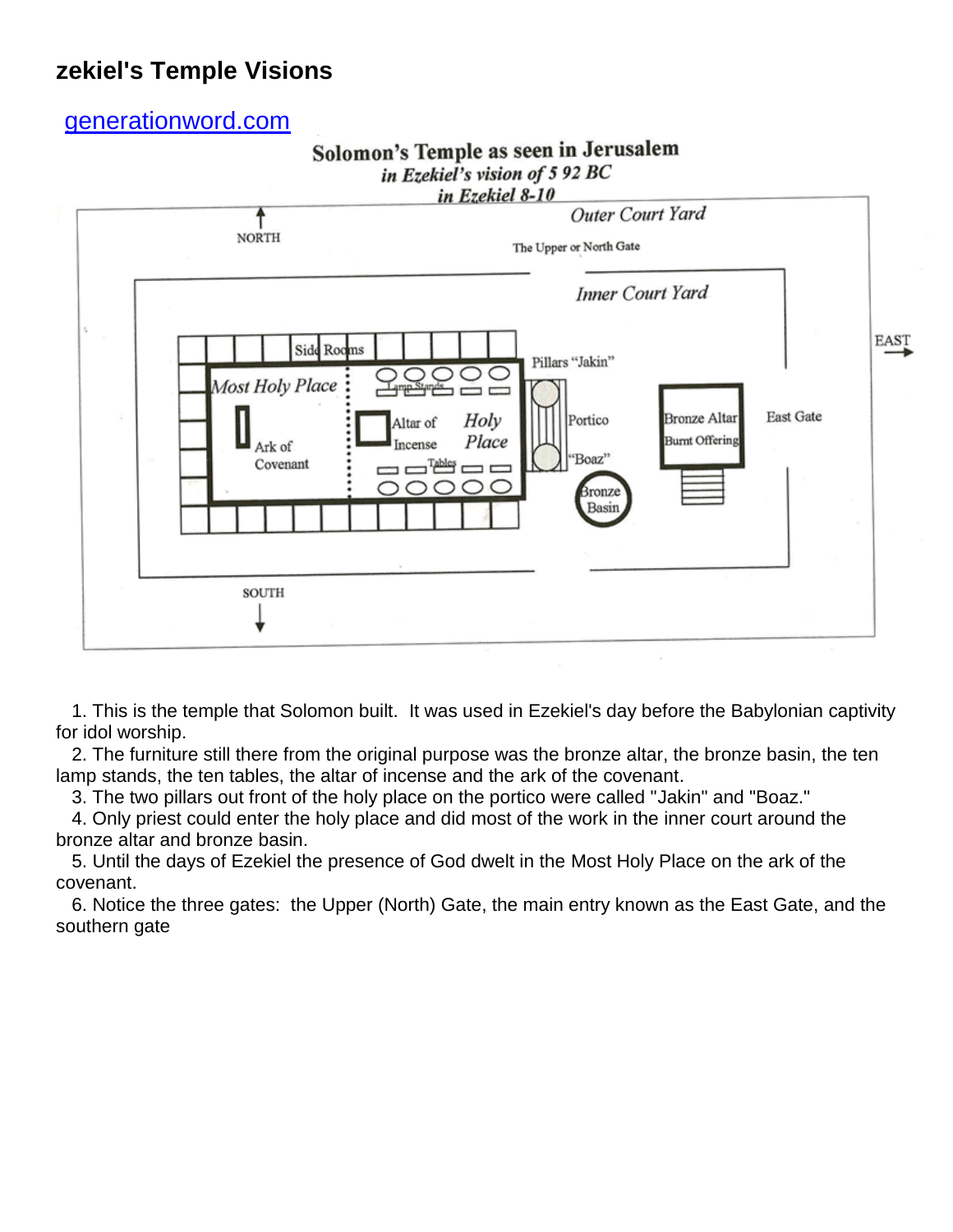

 1. In Ezekiel 8:1, on Sept.17, 592 BC, Ezekiel was taken from Babylon to the Jerusalem temple in a vision while the captive elders watched him sit in a trance in his house.

2. Ezekiel is shown four things that God says shows why the people of Jerusalem must be judged.

 3. ONE: When Ezekiel went into the temple through the North Gate he saw the idol of jealousy. Most likely an Asherah pole.

 4. TWO: Then Ezekiel was told to dig through the wall and he saw images of idols drawn on the wall of the priestly rooms around the temple. There were 70 leaders of Israel worshipping there. Idolatry is a system of thinking that establishes a person's (or, society's) meaning to life, ethics, and plans for the future.

 5. THREE: Ezekiel is then shown women crying for Tammuz. Tammuz was a false god who controlled the dry seasons and the seasons of rain. At the time of this vision it was the dry season (September) and the women were seeking Tammuz for the rain.

 6. FOUR: The last line of defense for a nation is the priest who were to teach the people the Word of God. The Word was revealed to them in the written Law of Moses and the temple system of worship. The last hope for these people was that the priesthood would teach them the truth. But, the priests were standing between the altar and the portico of the temple with their backs to the temple worshipping the rising sun. Things do not look to hopeful for Jerusalem's future.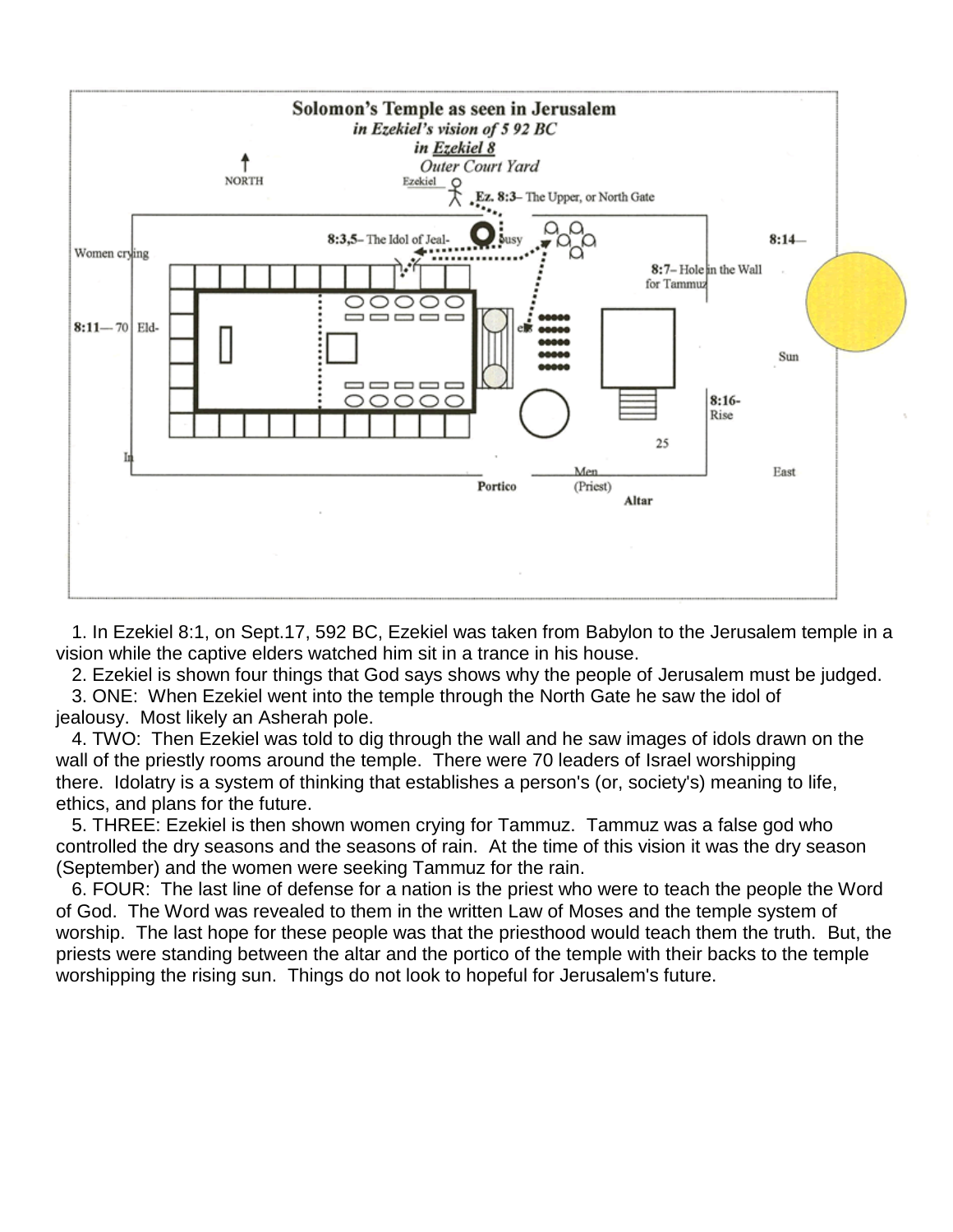

 1. Ezekiel 9:1 God says, "Bring the guards of the city here, each with a weapon in his hand." Then six angels that had been guarding the city come in to receive orders to destroy the people.

 2. Also, a man with a writing kit (a case to carry reed pens with an inkhorn attached) is told to put a mark (The Hebrew letter "taw", an "x") on the people who mourn for the wicked things done in the city.

 3. The Lord leaves the ark of the covenant and moves to the door way (threshhold) of the temple to give instructions to the angels. (9:3)

 4. The angel with the writing kit goes out into the city first to begin marking the faithful. These will be spared.

 5. The angels with the "deadly weapons" (Hebrew "slaughter weapon" like a crushing device such as a battle ax, but not a sword) begin by slaughtering the 25 priest by the altar in front of the temple.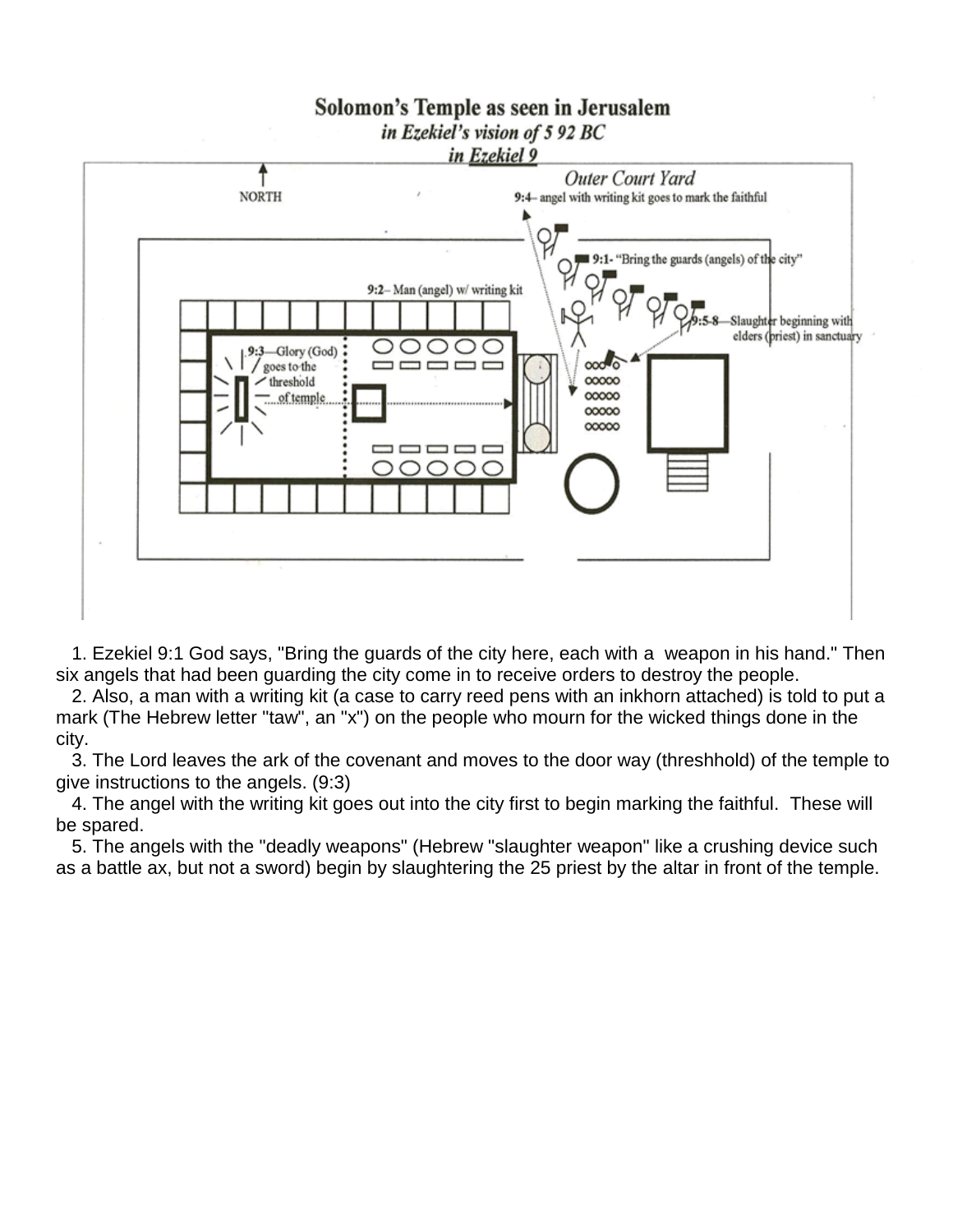## Solomon's Temple as seen in Jerusalem in Ezekiel's vision of 5 92 BC in Ezekiel 9-10



 1. In 9:5 the destroying angels leave the temple for the city. They leave behind a temple court defiled with dead bodies of the priest.

 2. Ezekiel pleads with God for mercy. But, the purpose of this vision is to convince Ezekiel that the people must be destroyed.

3. In 9:11 the angel with the writing kit returns and says, "I have done as you commanded."

4. This same scribe angel is told by God, who is at the door of the temple, to go to

the cheribum under the throne/expanse on the south side of the temple and get burning coals.

5. This fire is the judgment that will be scattered over the city.

6. Ezekiel stresses that this vision of the glory of God in Jerusalem is the same image that he had seen with the captive exiles in Babylon by the Kebar River.

7. God is leaving Jerusalem, but is going with the exiles into Babylon.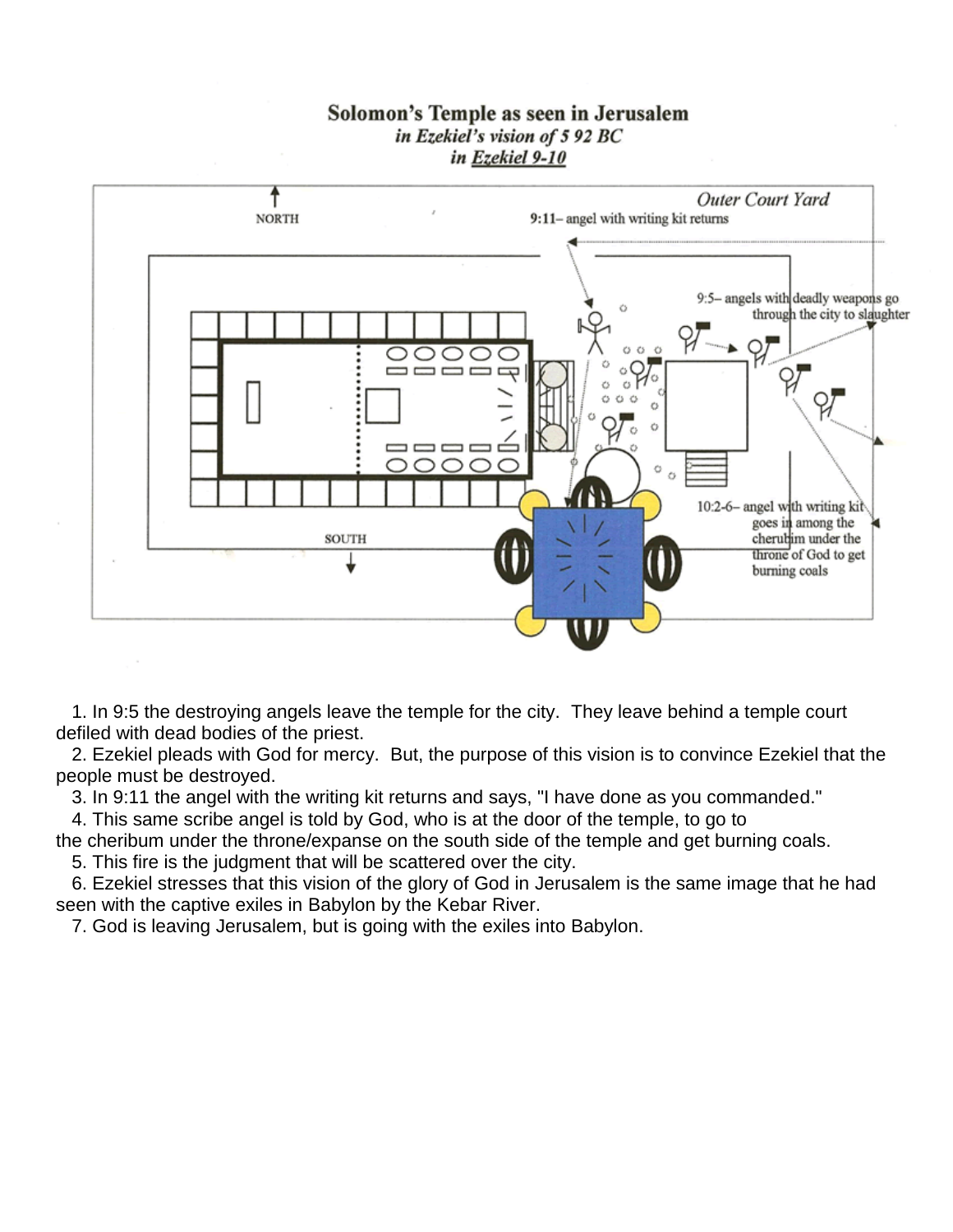

 1. God leaves the temple and goes to the throne carried by the cherubim on the south side of the temple. (10:18)

2. The cherubim move with the glory of the Lord to the east gate.

 3. Ezekiel is given an explanation by God from His position by the east gate. This is chapter 11:1- 21.

 4. At the end of chapter 11 in verse 23 God leaves the temple and moves east of the city to the Mt. of Olives.

 5. In six years the manifestation of this vision occurs when Nebuchadnezzar's army burns the city. (586 BC)

6. Ezekiel returns to the exile elders in his house and tells them what he has seen (11:23-25).

7. This vision is the subject of Ezekiel's spoken messages in chapters 12-19